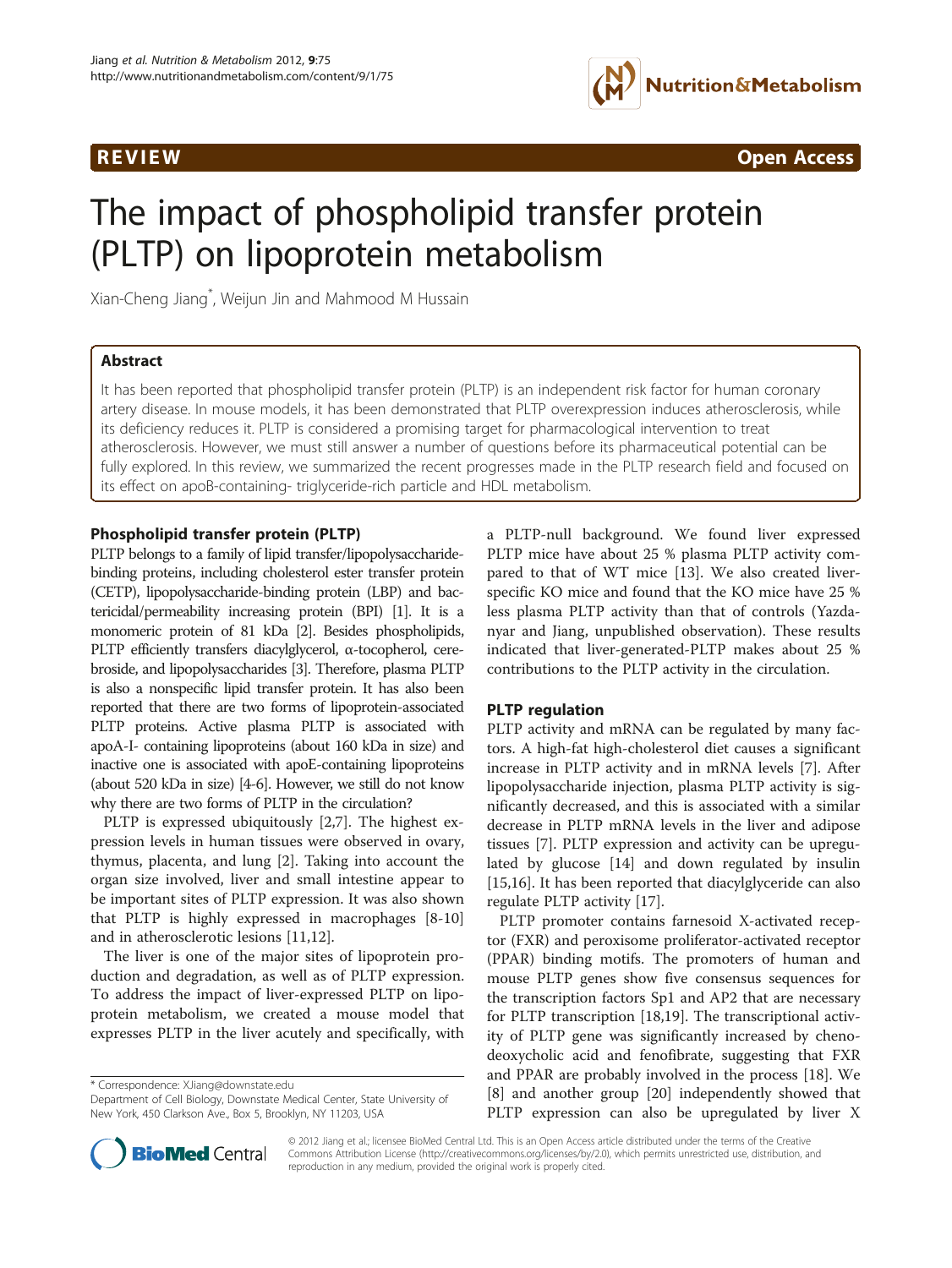receptor (LXR). The PLTP promoter contains a highaffinity LXR response element that is bound by LXR/ RXR heterodimers in vitro, and is activated by LXR/RXR in transient-transfection studies [\[21\]](#page-4-0). A previous report indicated that LXR agonists activate triglyceride synthesis and PLTP transcription by activating SREBP-1c [[22\]](#page-5-0).

### PLTP and cholestery ester transfer protein (CETP)

Although PLTP and CETP show moderate homology of sequence [\[2](#page-4-0)] and similar structural features [[1,](#page-4-0)[23\]](#page-5-0), they show no overlap in their in vivo functions. This was demonstrated in our study by preparing CETP transgenic/PLTP KO mice; the expression of CETP did not rescue the low HDL phenotype of PLTP deficiency. In fact the phenotypes were additive, resulting in markedly reduced HDL levels in the CETPTg/PLTP KO mouse [[24\]](#page-5-0). However, there is an interaction between PLTP and CETP. It has been reported that purified PLTP enhances cholestery ester transfer from  $HDL<sub>3</sub>$  to VLDL [\[25\]](#page-5-0), even though PLTP has no such transfer activity of its own. Moreover, CETP transgenic/PLTP KO mice has significantly lower CETP activity than that of CETP transgenic mice [\[24](#page-5-0)].

### PLTP and HDL metabolism

Plasma PLTP mediates net transfer of phospholipids from apoB-containing-triglyceride-rich lipoprotein into HDL, and also exchanges phospholipids between lipoproteins [\[26,27](#page-5-0)]. Additionally, it has been shown that PLTP can act like a putative fusion factor to enlarge HDL particles [[28](#page-5-0)]. Huuskonen et al. reported that phospholipid transfer activity is a prerequisite for efficient PLTP-mediated HDL enlargement [\[29\]](#page-5-0). Rye et al. reported that enrichment of triglyceride in the HDL core could promote such fusion [[30\]](#page-5-0).

Overexpression of PLTP in mice using adenovirus and adenovirus-associated virus resulted in a 10- to 40-fold increase in plasma PLTP activity [[31](#page-5-0),[32](#page-5-0)]. These mice were characterized by increased preβ-HDL levels but decreased α-HDL cholesterol levels. PLTP expression mediated by adenovirus-associated virus (AAV) showed a prolonged pattern of overexpression that resulted in a significant decrease in total cholesterol and HDL cholesterol in C57BL/6 mice [[32](#page-5-0)]. We prepared PLTP transgenic mice and found that the preβ HDL is significantly increased [[33](#page-5-0)]. Transgenic mice that overexpress human PLTP at high levels were also generated. Compared with WT mice, they showed a 2.5- to 4.5-fold increase in PLTP activity in plasma. This resulted in a 30 to 40% reduction of plasma HDL cholesterol levels, but a 2- to 3 fold increase in the formation of PreB-HDL [[34\]](#page-5-0). Overall, PLTP overexpression causes a significant reduction in plasma HDL levels but increases preβ-HDL.

So far, no PLTP deficiency has been found in humans. The most useful information about PLTP deficiency was obtained from PLTP gene knockout (KO) mice. These mice show a complete loss of phosphatidylcholine (PC), phosphatidylethanolamine, phosphatidylinositol, sphingomyelin but a partial loss of free cholesterol transfer activ-ities [\[35\]](#page-5-0). Moreover, the in vivo transfer of  $[{}^3H]$ phosphatidylcholine from VLDL to HDL does not occur in PLTP KO mice. On a chow diet, these mice showed a marked decrease in HDL-PL, HDL-FC, and apoA-I, demonstrating the important role of PLTP-mediated transfer of surface components of triglyceride-rich lipoprotein in the maintenance of HDL levels [\[35\]](#page-5-0). Additionally, the HDL from the PLTP KO mice was enriched in protein but was deficient in PC. Turnover studies showed a 4-fold increase in the catabolism of HDL protein and cholesterol in PLTP KO mice compared with WT mice [\[36,37](#page-5-0)]. Overall, PLTP deficiency causes a significant reduction in plasma HDL cholesterol levels.

Recently, we compared HDL isolated from transgenic, wild type and knockout mice and found that: 1) HDLs isolated from different mice have different sizes, the order being as follows: PLTP transgenic > WT > PLTP KO; 2) the HDLs have different inflammatory index, the order being as follows: PLTP transgenic > WT > PLTP KO; and 3) the HDLs have different lipid compositions. The order of HDL- cholesterol levels is WT > PLTP transgenic > PLTP KO; the order of HDL total phospholipids is WT > PLTP Transgenic = PLTP; the order of triglyceride is WT > PLTP transgenic > PLTP KO (Yeang, Navab, and Jiang, unpublished observation). These studies indicate that PLTP might play an important role in determining plasma HDL size, inflammatory index and lipid composition. We also found that liver-specific PLTP deficiency significantly decreases HDL and apoA-I levels (Yazdanyar and Jiang, unpublished observation).

# PLTP in cholesterol efflux/reverse cholesterol transport

PLTP is highly expressed and regulated in macrophage cells and this suggests its potential involvement in lipid efflux. However, the role of PLTP in reverse cholesterol transport (RCT) (most of the studies were based on mouse macrophage cholesterol efflux model) is controversial. There are reports which indicate that PLTP might promote [\[38\]](#page-5-0) [[39\]](#page-5-0) or inhibit [[40\]](#page-5-0) [[41](#page-5-0)] or have no effect [[8\]](#page-4-0) on cell cholesterol efflux. Differences in various published reports might be because these studies did not compare same amounts of HDL.

Oram et al. reported that exogenous PLTP can promote HDL-mediated cholesterol efflux through ABCA1 pathway [[38\]](#page-5-0). We also found that recombinant PLTP (50 ng/ml) together with 0.8 nmole/ml HDL promotes HDL mediated cholesterol efflux (Yeang and Jiang,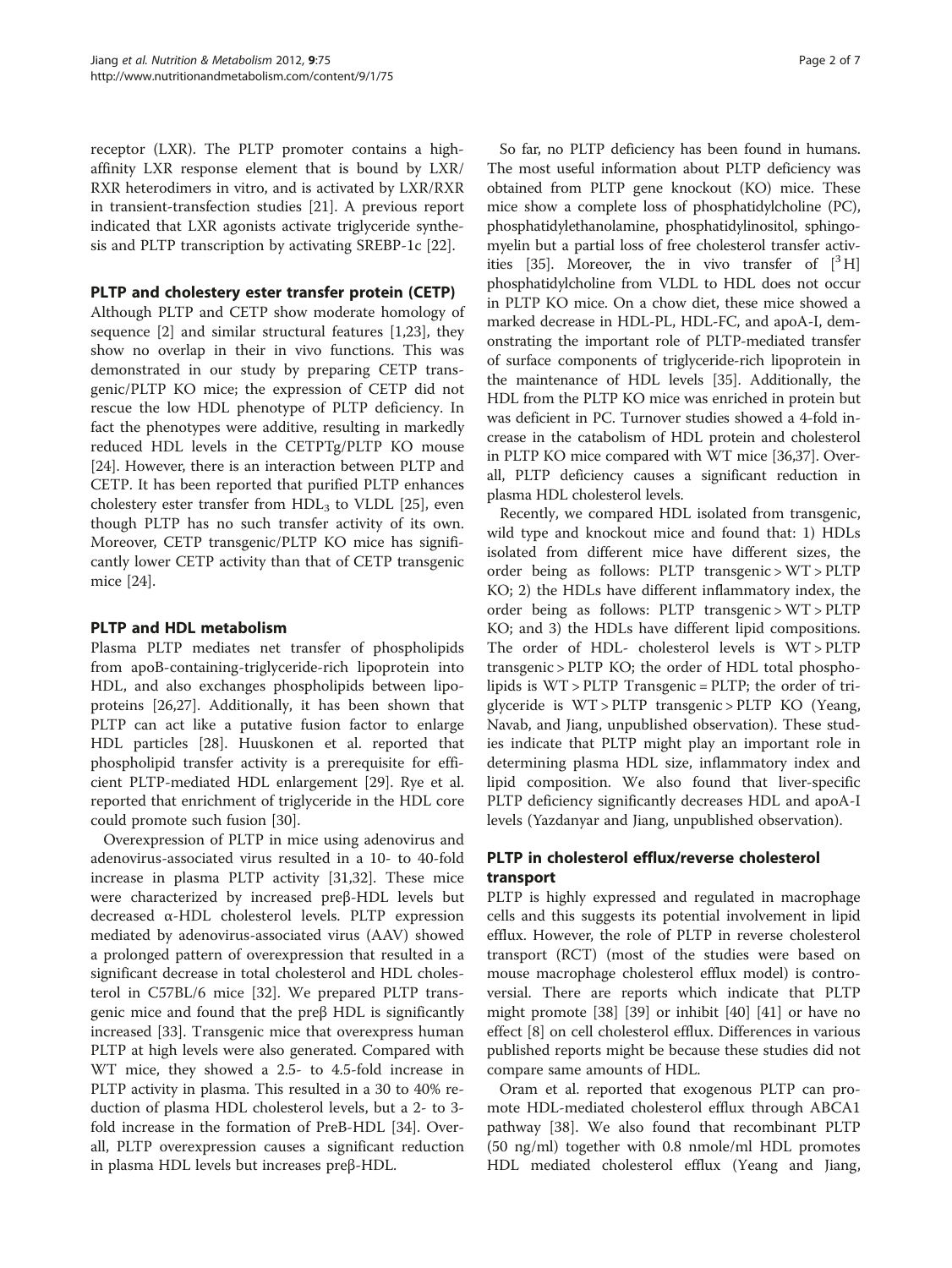unpublished observation). PLTP appears to function as an intermediary in the transfer of excess cellular lipids to lipoproteins through its interaction with ABCA1 [\[38](#page-5-0)]. It was also indicated that an amphipathic helical region of the N-terminal barrel of PLTP is critical for ABCA1 dependent cholesterol efflux [[39\]](#page-5-0). Furthermore, Lee-Rueckert et al. studied the ABCA1-dependent efflux of cholesterol from peritoneal macrophages derived from PLTP-deficient mice and compared it with cholesterol efflux from wild-type macrophages. They found that cholesterol efflux from PLTP-deficient macrophage foam cells is defective and that the defect can be corrected by robust stimulation of the ABCA1-dependent pathway. These results support an intracellular role for endogenous macrophage PLTP in ABCA1-mediated cholesterol efflux from macrophage foam cells [\[10\]](#page-4-0). As mentioned previously, PLTP is present in plasma as two forms, a highly active (HA-PLTP) and a lowly active (LA-PLTP) form [\[4,21\]](#page-4-0). Vikstedt et al. reported that incubation of HDL in the presence of HA-PLTP resulted in the formation of preβ-HDL and caused a 42% increase in macrophage cholesterol, while LA-PLTP neither formed preβ-HDL nor increased cholesterol efflux. However, neither HA- nor LA-PLTP enhanced cholesterol efflux to lipidfree apoA-I [[42\]](#page-5-0). Based on the above results, PLTP may promote macrophage cholesterol efflux.

On the other hand, Moerland et al. reported that in cholesterol efflux studies from macrophages, HDL isolated from human PLTP/ human apoA-I double transgenic mice was less efficient than HDL isolated from human apoA-I transgenic mice[\[40](#page-5-0)]. Furthermore, it was found that the largest subfraction of the HDL particles present in the double transgenic mice was markedly inferior as a cholesterol acceptor, as no labeled cholesterol was transferred to this fraction. These data demonstrate that the action of human PLTP in the presence of human apoA-I results in the formation of a dysfunctional HDL subfraction, which is less efficient in the uptake of cholesterol from cholesterol-laden macrophages [[43\]](#page-5-0). The same group of researchers investigated the role of systemic and peripheral PLTP in macrophage cholesterol efflux and reverse cholesterol transport in vivo. They found that macrophage cholesterol efflux and reverse cholesterol transport to feces is impaired in PLTP transgenic mice, and that elevation of macrophage-PLTP does not affect reverse cholesterol transport, indicating that higher systemic PLTP levels may promote atherosclerosis development by decreasing the rate of reverse cholesterol transport [\[41\]](#page-5-0). The same experiment needs to be performed in PLTP deficient mice. Based on the above results, PLTP may inhibit macrophage cholesterol efflux.

Contradictory results are also observed in human studies. De Vries et al. reported that cholesterol efflux from fibroblasts to the HDL from normotriglyceridemic diabetic plasma is unchanged, while efflux to HDL by the source of hypertriglyceridemic diabetic plasma is enhanced, with concomitant increased plasma PLTP activity [\[44\]](#page-5-0). However, Attia et al. indicated that in diabetic patients with or without CHD, PLTP activity was consistently increased in comparison with the control group [[45](#page-5-0)].

Apolipoprotein F (ApoF) is known as lipid transfer inhibitor protein (LTIP) based on its ability to inhibit lipid transfer between lipoproteins ex vivo. ApoF overexpression reduces HDL cholesterol levels in mice by increasing clearance of HDL-CE [[46](#page-5-0)], however, whether PLTP is involved in this process is still unknown.

# PLTP and apoB-containing lipoprotein (BLp) metabolism

ApoB is the major protein component of VLDL and chylomicrons (CM), which transport triglyceride from the liver and intestine, respectively, into the bloodstream [[47\]](#page-5-0). ApoB exists in two forms, apoB48 and apoB100 [[48,49\]](#page-5-0). Increased hepatic BLp synthesis is the principal defect in subjects with familial combined hyperlipidemia [[50,51\]](#page-5-0), and is also an important component of the dyslipidemia of diabetes and obesity [\[52,53](#page-5-0)]. Accumulating evidence suggests that the formation of apoB100-BLp [[54\]](#page-5-0) and apoB48-BLp [[55](#page-5-0),[56](#page-5-0)] is accomplished sequentially. The "two-step" model postulates that the initial product is a primordial particle, formed during apoB translation in the endoplasmic reticulum (ER). It is clear that MTP is involved in the early stage (1st step) of apoB lipidation. However, the mechanism involved in the later stage (2nd step) in which the apoB-containing primordial particle fuses with apoB-free/triglyceride-rich lipid droplets is still not well understood [[57\]](#page-5-0). Abundant triglyceride availability is essential, but it alone is not sufficient to drive BLp assembly. This is exemplified by studies using hepatic cells treated with n-3 fatty acids [[58,59\]](#page-5-0) or insulin [[60](#page-6-0)], in which active triglyceride synthesis does not result in VLDL production. In certain hepatoma cell lines (e.g., HepG2 cells), triglyceride synthesis can be effectively stimulated by oleate, but formation of VLDL is not achieved [\[61\]](#page-6-0).

We unexpectedly found that PLTP deficiency causes a significant impairment in hepatic secretion of VLDL [[62\]](#page-6-0). Likewise, it has been reported that animals overexpressing PLTP exhibit hepatic VLDL over-production [[63\]](#page-6-0). Associations of plasma PLTP activity with elevated apoB levels have been found in humans as well [\[64](#page-6-0)]. In a recent study, Dr. Lagrost's group found that human PLTP transgenic rabbits showed a significant increase of BLp but not of HDL cholesterol in the circulation [\[65](#page-6-0)]. This might reflect the real situation in humans, since rabbits, like humans, are LDL mammals. Nevertheless,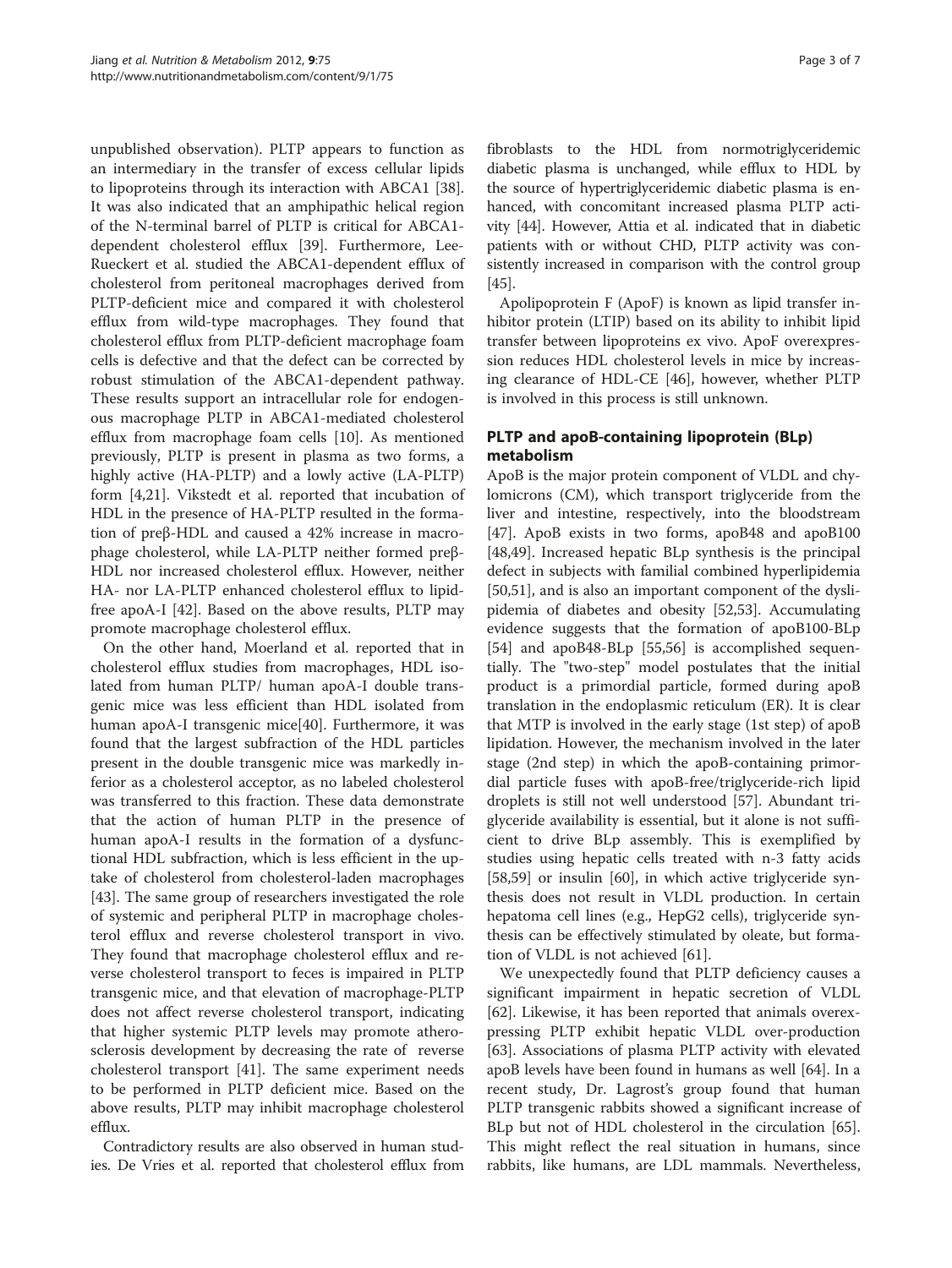the surprising finding that PLTP affects BLp secretion from the liver has remained unexplained.

The contribution of hepatic synthesis of PLTP on plasma apoB-lipoproteins was investigated in several murine models that specifically expresses PLTP in the liver on a PLTP-null background, hepatic overexpression of PLTP was responsible for increased plasma PLTP activity, and increased VLDL production and circulating concentrations of apoB-containing lipoproteins, but had marginal effect on HDL and apoA-I levels [\[13](#page-4-0)]. Recently, we also found that liver-specific PLTP KO mice secrete significantly less apoB-containing particles from the liver compared with controls (Yazdanyar and Jiang, unpublished observation).

We have found that mouse small intestine expresses PLTP (Jiang XC, unpublished observation). We have also found a significant reduction in BLp-cholesterol secretion from enterocytes obtained from PLTP KO mice, compared with controls [\[66](#page-6-0)]. There are similarities between VLDL and chylomicron production in the liver and small intestine, respectively [\[57](#page-5-0)]. We believe that PLTP activity is involved in promoting 2nd step of BLp lipidation, since PLTP activity and triglyceride enrichment are two factors for PLTP-mediated HDL enlargement [\[29,30\]](#page-5-0), a process similar to the 2nd step of BLp lipidation [\[57\]](#page-5-0). We proposed a model for this. We hypothesize that although PLTP has no triglyceride transfer activity, PLTP-mediated phospholipid transfer or exchange on the surface of primordial BLp and apoBfree/TG-rich lipid droplets would fuse two particles.

PLTP has vitamin E transfer activity that is important to maintain tissue and plasma vitamin E levels. It is known that vitamin E-enriched LDL from PLTP deficient mice is resistant to oxidation and also is much less active to induce monocyte chemotactic activity [\[37](#page-5-0)[,67](#page-6-0)]. Over expression of PLTP decreases vitamin E content in LDL and increases its oxidation [\[32](#page-5-0)]. Therefore, PLTP deposits vitamin E from plasma to cells. Accumulating data suggest that the function of PLTP in tissues is different from its role in plasma. Studies on macrophagederived PLTP has demonstrated that PLTP deficient macrophages have more basal cholesterol level and accumulate more cholesterol in the presence of LDL [\[68](#page-6-0)]. Supplementation of vitamin E in these animals normalizes the cholesterol phenotype [[68\]](#page-6-0). We have shown that PLTP deficient hepatocytes secrete less apoBcontaining lipoproteins and this is related to premature degradation caused by lacking vitamin E and increasing oxidation stress [[69](#page-6-0)]. Hence, a major effect of PLTP on cellular physiology might be due to changes in cellular vitamin E levels and oxidative stress.

Overproduction of VLDL may be beneficial for preventing nonalcoholic fatty liver disease (NAFLD). However, plasma PLTP activity is positively associated with

serum alanine aminotransferase and aspartate aminotransferase, two enzymes considered as predicts for NAFLD, in diabetes patients, and it has been suggested that PLTP may be a marker for NAFLD[[70\]](#page-6-0). More importantly, PLTP deficiency does not cause lipid accumulation in the liver [\[62](#page-6-0)].

#### PLTP in the innate immune system

Lipopolysaccharides (LPS) are amphipathic molecules that are localized in the outer leaflet of the outer membranes of gram-negative bacteria. They activate the innate immune system through a complex process involving Toll-like receptors (TLRs) and the MD-2, CD14, and lipopolysaccharide-binding protein (LBP) accessory proteins [[71](#page-6-0)]. PLTP can transfer and neutralize LPS [[72\]](#page-6-0). Based on PLTP KO mouse study, it has been shown that PLTP plays a physiologically relevant role in the disaggregation, binding, and transfer of LPS to lipoproteins [[73\]](#page-6-0). Recently, it has been further shown that PLTP is essential in mediating the association of triacyl lipid A of LPS with lipoproteins, leading to extension of its residence time and to magnification of its proinflammatory and anticancer properties [\[72\]](#page-6-0).

#### PLTP and atherosclerosis

Genome-wide association studies (GWAS) have made spectacular advances in identifying genes associated with dyslipidemia and coronary heart disease (CHD) [\[74-77](#page-6-0)]. However, GWAS reports on PLTP are contradictory. It has been reported that two PLTP single-nucleotide polymorphisms (SNPs) are associated with lower PLTP activity, higher HDL levels, and a decreased risk of CHD [[78\]](#page-6-0). On the other hand, SNPs near the PLTP gene are associated with higher PLTP activity, higher HDL, and lower TG levels [\[79](#page-6-0)].

PLTP expression is increased in different pathologies associated with increasing risk of CHD, such as obesity, insulin resistance, and types I and II diabetes [[80\]](#page-6-0). We have found that serum PLTP activity is increased in CHD patients [[81](#page-6-0)]. Moreover, PLTP activity is positively correlated with heart failure due to coronary artery ischemia [[82\]](#page-6-0) and low HDL levels [\[83](#page-6-0)]. Contradictorily, one study has shown that low PLTP is a risk factor for peripheral atherosclerosis [\[84](#page-6-0)]. It has been reported that immunoreactive PLTP was discovered in histological sections of human carotid artery [[11,12\]](#page-4-0). It was colocalized with CD-68 positive macrophages, suggesting its production in situ. Synthesis of PLTP was further demonstrated in cultured macrophages and its expression was upregulated by acetylated LDL treatment [[10,20\]](#page-4-0). Moreover, in the atherosclerotic segments, PLTP accumulated in extracellular matrixes, colocalizing with apoA-I, apoE, and biglycan [[12](#page-4-0)].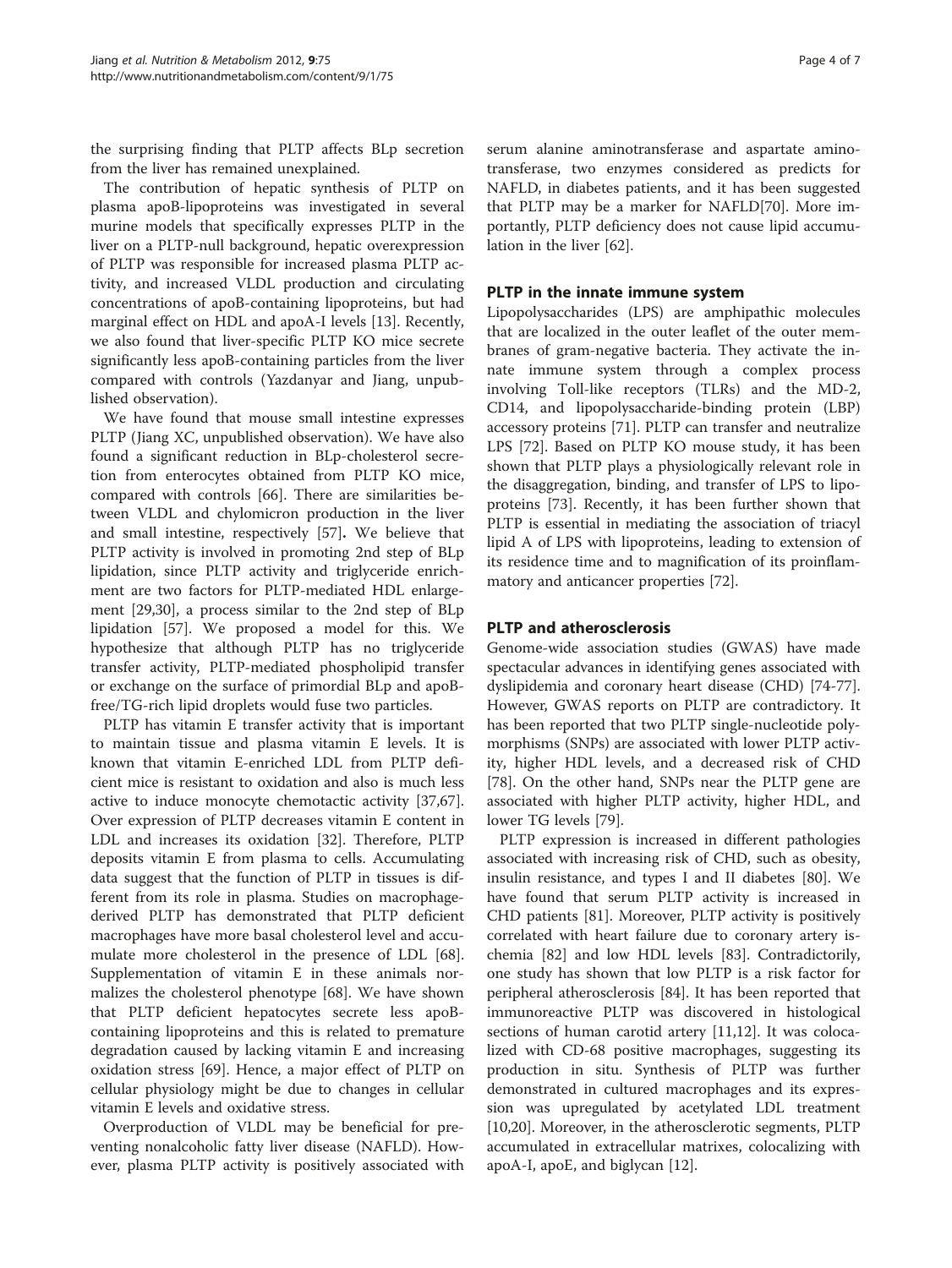<span id="page-4-0"></span>In mouse models, it has been demonstrated that PLTP overexpression induces atherosclerosis [\[32,](#page-5-0)[85\]](#page-6-0), while its deficiency shows the opposite effect [[62\]](#page-6-0). Two bone marrow transplantation studies indicated that PLTP expression by bone marrow derived cells increases LDL receptor KO mouse atherosclerotic lesion size [\[86,87](#page-6-0)]. However, other bone marrow transplantation studies indicated that local PLTP expression in macrophages could be protective as long as systemic PLTP levels are not markedly elevated [\[86,88,89\]](#page-6-0). In rabbits, PLTP overexpression increases atherosclerotic lesions after a highfat diet feeding, compared with controls [[65](#page-6-0)]. In general, elevation of systemic PLTP is a risk factor for atherosclerosis in animal models. Therefore, reductions in plasma PLTP might be beneficial.

### Conclusion

Plasma PLTP activity influences apoB-containing lipoprotein and HDL metabolism. Cellular PLTP activity influences apoB-containing lipoprotein production. PLTP activity may or may not have an effect on reverse cholesterol transport. Importantly, PLTP clearly has a notable role in the development of atherosclerosis. However, our knowledge about PLTP activity, especially inside the cells, is very limited. To better understand the role of PLTP in atherogenecity, we still need to explore PLTP-mediated lipoprotein metabolism. Further, more epidemiological studies are needed to gain insights into the role of PLTP in atherosclerosis. Lastly, discovery of humans with genetic PLTP deficiency would be a major step toward the elucidation of the role of this transfer protein in human lipoprotein metabolism and atherosclerosis.

PLTP: Phospholipid transfer protein; BLp: apoB-containing-triglyceride-rich particles; KO: gene knockout; Apo: Apolipoprotein; HDL: High density lipoprotein; VLDL: Very low density lipoprotein.

**The authors declare that they have no competing interests.** 

**Authors' contributions**<br>X-CJ wrote the review. WJ made corrections. MMH made corrections. All authors read and approved the final manuscript.

#### Received: 12 March 2012 Accepted: 30 June 2012 Published: 16 August 2012

#### **References**

- 1. Bruce C, Beamer LJ, Tall AR: The implications of the structure of the bactericidal/permeability-increasing protein on the lipid-transfer function of the cholesteryl ester transfer protein. Curr Opin Struct Biol 1998, 8:426–434.
- Day JR, Albers JJ, Lofton-Day CE, Gilbert TL, Ching AF, Grant FJ, O'Hara PJ, Marcovina SM, Adolphson JL: Complete cDNA encoding human phospholipid transfer protein from human endothelial cells. J Biol Chem 1994, 269:9388–9391.
- 3. Massey JB, Hickson D, She HS, Sparrow JT, Via DP, Gotto AM Jr, Pownall HJ: Measurement and prediction of the rates of spontaneous transfer of

phospholipids between plasma lipoproteins. Biochim Biophys Acta 1984, 794:274–280.

- 4. Oka T, Kujiraoka T, Ito M, Egashira T, Takahashi S, Nanjee MN, Miller NE, Metso J, Olkkonen VM, Ehnholm C, Jauhiainen M, Hattori H: Distribution of phospholipid transfer protein in human plasma: presence of two forms of phospholipid transfer protein, one catalytically active and the other inactive. J Lipid Res 2000, 41:1651–1657.
- 5. Siggins S, Karkkainen M, Tenhunen J, Metso J, Tahvanainen E, Olkkonen VM, Jauhiainen M, Ehnholm C: Quantitation of the active and low-active forms of human plasma phospholipid transfer protein by ELISA. J Lipid Res 2004, 45:387–395.
- 6. Cheung MC, Albers JJ: Active plasma phospholipid transfer protein is associated with apoA-I- but not apoE-containing lipoproteins. J Lipid Res 2006, 47:1315–1321.
- Jiang XC, Bruce C: Regulation of murine plasma phospholipid transfer protein activity and mRNA levels by lipopolysaccharide and high cholesterol diet. J Biol Chem 1995, 270:17133–17138.
- 8. Cao G, Beyer TP, Yang XP, Schmidt RJ, Zhang Y, Bensch WR, Kauffman RF, Gao H, Ryan TP, Liang Y, Eacho PI, Jiang XC: Phospholipid transfer protein is regulated by liver X receptors in vivo. J Biol Chem 2002, 277:39561–39565.
- 9. Valenta DT, Ogier N, Bradshaw G, Black AS, Bonnet DJ, Lagrost L, Curtiss LK, Desrumaux CM: Atheroprotective potential of macrophage-derived phospholipid transfer protein in low-density lipoprotein receptordeficient mice is overcome by apolipoprotein AI overexpression. Arterioscler Thromb Vasc Biol 2006, 26:1572–1578.
- 10. Lee-Rueckert M, Vikstedt R, Metso J, Ehnholm C, Kovanen PT, Jauhiainen M: Absence of endogenous phospholipid transfer protein impairs ABCA1 dependent efflux of cholesterol from macrophage foam cells. J Lipid Res 2006, 47:1725–1732.
- 11. Desrumaux CM, Mak PA, Boisvert WA, Masson D, Stupack D, Jauhiainen M, Ehnholm C, Curtiss LK: Phospholipid transfer protein is present in human atherosclerotic lesions and is expressed by macrophages and foam cells. J Lipid Res 2003, 44:1453–1461.
- 12. O'Brien KD, Vuletic S, McDonald TO, Wolfbauer G, Lewis K, Tu AY, Marcovina S, Wight TN, Chait A, Albers JJ: Cell-associated and extracellular phospholipid transfer protein in human coronary atherosclerosis. Circulation 2003, 108:270–274.
- 13. Yazdanyar A, Jiang XC: Liver phospholipid transfer protein (PLTP) expression with a PLTP-null background promotes very low density lipoprotein production. Hepatology 2012, 56:576. 584.
- 14. Tu AY, Albers JJ: Glucose regulates the transcription of human genes relevant to HDL metabolism: responsive elements for peroxisome proliferator-activated receptor are involved in the regulation of phospholipid transfer protein. Diabetes 2001, 50:1851–1856.
- 15. Riemens SC, van Tol A, Sluiter WJ, Dullaart RP: Plasma phospholipid transfer protein activity is lowered by 24-h insulin and acipimox administration: blunted response to insulin in type 2 diabetic patients. Diabetes 1999, 48:1631–1637.
- 16. Riemens SC, Van Tol A, Stulp BK, Dullaart RP: Influence of insulin sensitivity and the TaqIB cholesteryl ester transfer protein gene polymorphism on plasma lecithin:cholesterol acyltransferase and lipid transfer protein activities and their response to hyperinsulinemia in non-diabetic men. J Lipid Res 1999, 40:1467–1474.
- 17. Lalanne F, Motta C, Pafumi Y, Lairon D, Ponsin G: Modulation of the phospholipid transfer protein-mediated transfer of phospholipids by diacylglycerols. J Lipid Res 2001, 42:142–149.
- 18. Tu AY, Albers JJ: Functional analysis of the transcriptional activity of the mouse phospholipid transfer protein gene. Biochem Biophys Res Commun 2001, 287:921–926.
- 19. Tu AY, Chen H, Johnson KA, Paigen B, Albers JJ: Characterization of the mouse gene encoding phospholipid transfer protein. Gene 1997, 188:115–118.
- 20. Laffitte BA, Joseph SB, Chen M, Castrillo A, Repa J, Wilpitz D, Mangelsdorf D, Tontonoz P: The phospholipid transfer protein gene is a liver X receptor target expressed by macrophages in atherosclerotic lesions. Mol Cell Biol 2003, 23:2182–2191.
- 21. Murdoch SJ, Wolfbauer G, Kennedy H, Marcovina SM, Carr MC, Albers JJ: Differences in reactivity of antibodies to active versus inactive PLTP significantly impacts PLTP measurement. J Lipid Res 2002, 43:281-289.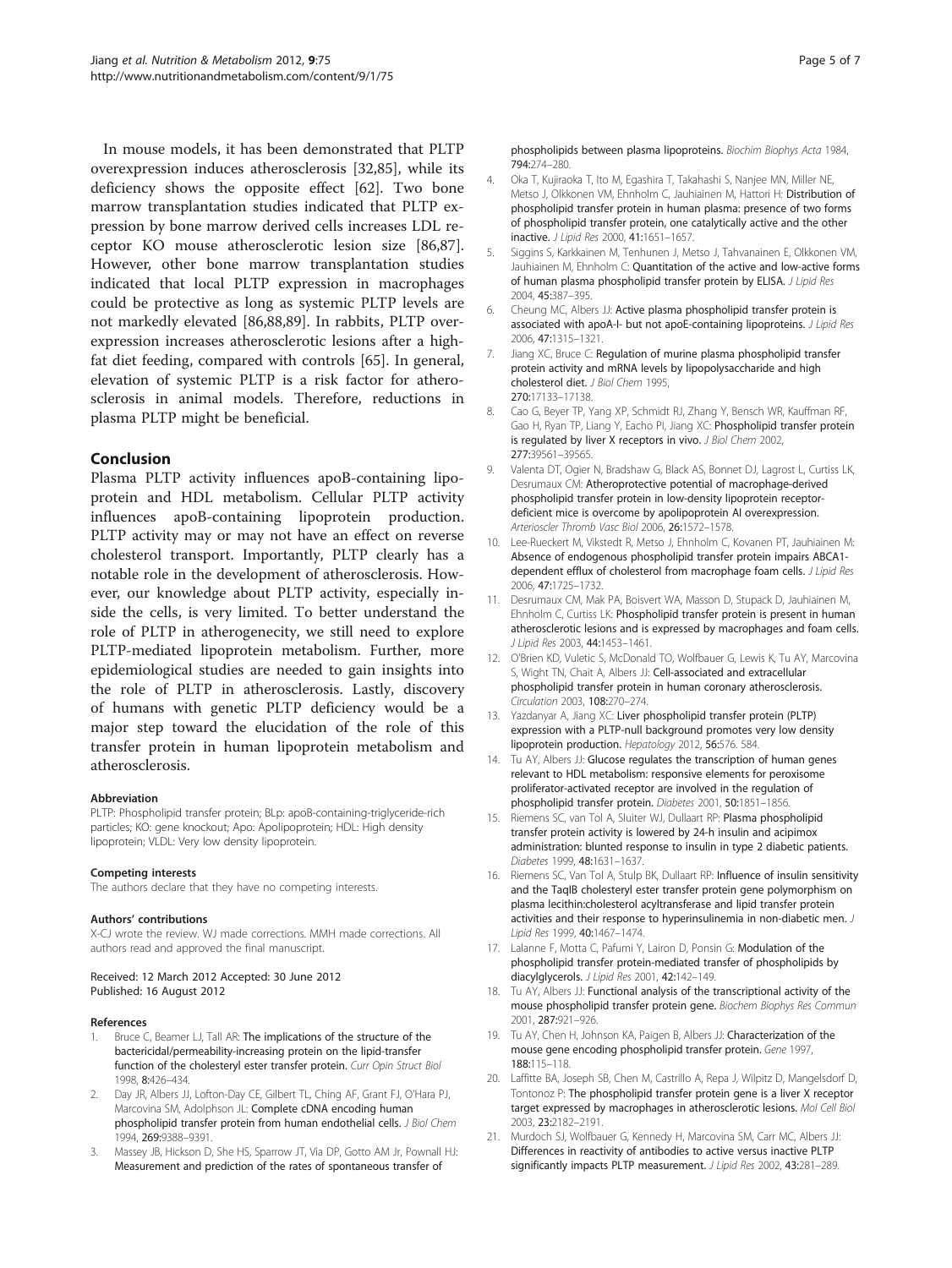- <span id="page-5-0"></span>22. Okazaki H, Goldstein JL, Brown MS, Liang G: LXR-SREBP-1c-phospholipid transfer protein axis controls very low density lipoprotein (VLDL) particle size. J Biol Chem 2010, 285:6801-6810.
- 23. Huuskonen J, Wohlfahrt G, Jauhiainen M, Ehnholm C, Teleman O, Olkkonen VM: Structure and phospholipid transfer activity of human PLTP: analysis by molecular modeling and site-directed mutagenesis. J Lipid Res 1999, 40:1123–1130.
- 24. Kawano K, Qin SC, Lin M, Tall AR, Jiang XC: Cholesteryl ester transfer protein and phospholipid transfer protein have no overlapping functions in vivo. J Biol Chem 2000, 275:29477–29481.
- 25. Tollefson JH, Ravnik S, Albers JJ: Isolation and characterization of a phospholipid transfer protein (LTP-II) from human plasma. J Lipid Res 1988, 29:1593–1602.
- 26. Tall AR, Hogan V, Askinazi L, Small DM: Interaction of plasma high density lipoproteins with dimyristoyllecithin multilamellar liposomes. Biochemistry 1978, 17:322–326.
- 27. Tall AR, Krumholz S, Olivecrona T, Deckelbaum RJ: Plasma phospholipid transfer protein enhances transfer and exchange of phospholipids between very low density lipoproteins and high density lipoproteins during lipolysis. J Lipid Res 1985, 26:842-851.
- 28. Jauhiainen M, Metso J, Pahlman R, Blomqvist S, van Tol A, Ehnholm C: Human plasma phospholipid transfer protein causes high density lipoprotein conversion. J Biol Chem 1993, 268:4032–4036.
- 29. Huuskonen J, Olkkonen VM, Ehnholm C, Metso J, Julkunen I, Jauhiainen M: Phospholipid transfer is a prerequisite for PLTP-mediated HDL conversion. Biochemistry 2000, 39:16092–16098.
- 30. Rye KA, Jauhiainen M, Barter PJ, Ehnholm C: Triglyceride-enrichment of high density lipoproteins enhances their remodeling by phospholipid transfer protein. J Lipid Res 1998, 39:613-622.
- 31. Foger B, Santamarina-Fojo S, Shamburek RD, Parrot CL, Talley GD, Brewer HB Jr: Plasma phospholipid transfer protein. Adenovirus-mediated overexpression in mice leads to decreased plasma high density lipoprotein (HDL) and enhanced hepatic uptake of phospholipids and cholesteryl esters from HDL. J Biol Chem 1997, 272:27393–27400.
- 32. Yang XP, Yan D, Qiao C, Liu RJ, Chen JG, Li J, Schneider M, Lagrost L, Xiao X, Jiang XC: Increased atherosclerotic lesions in apoE mice with plasma phospholipid transfer protein overexpression. Arterioscler Thromb Vasc Biol 2003, 23:1601–1607.
- 33. Jiang X, Francone OL, Bruce C, Milne R, Mar J, Walsh A, Breslow JL, Tall AR: Increased prebeta-high density lipoprotein, apolipoprotein AI, and phospholipid in mice expressing the human phospholipid transfer protein and human apolipoprotein AI transgenes. J Clin Invest 1996, 98:2373–2380.
- 34. van Haperen R, van Tol A, Vermeulen P, Jauhiainen M, van Gent T, van den Berg P, Ehnholm S, Grosveld F, van der Kamp A, de Crom R: Human plasma phospholipid transfer protein increases the antiatherogenic potential of high density lipoproteins in transgenic mice. Arterioscler Thromb Vasc Biol 2000, 20:1082–1088.
- 35. Jiang XC, Bruce C, Mar J, Lin M, Ji Y, Francone OL, Tall AR: Targeted mutation of plasma phospholipid transfer protein gene markedly reduces high-density lipoprotein levels. J Clin Invest 1999, 103:907–914.
- 36. Qin S, Kawano K, Bruce C, Lin M, Bisgaier C, Tall AR, Jiang X: Phospholipid transfer protein gene knock-out mice have low high density lipoprotein levels, due to hyper catabolism, and accumulate apoA-IV-rich lamellar lipoproteins. J Lipid Res 2000, 41:269–276.
- 37. Yan D, Navab M, Bruce C, Fogelman AM, Jiang XC: PLTP deficiency improves the anti-inflammatory properties of HDL and reduces the ability of LDL to induce monocyte chemotactic activity. *J Lipid Res* 2004, 45:1852–1858.
- 38. Oram JF, Wolfbauer G, Vaughan AM, Tang C, Albers JJ: Phospholipid transfer protein interacts with and stabilizes ATP-binding cassette transporter A1 and enhances cholesterol efflux from cells. J Biol Chem 2003, 278:52379–52385.
- 39. Oram JF, Wolfbauer G, Tang C, Davidson WS, Albers JJ: An amphipathic helical region of the N-terminal barrel of phospholipid transfer protein is critical for ABCA1-dependent cholesterol efflux. J Biol Chem 2008, 283:11541–11549.
- 40. Moerland M, Samyn H, van Gent T, van Haperen R, Dallinga-Thie G, Grosveld F, van Tol A, de Crom R: Acute elevation of plasma PLTP activity strongly increases pre-existing atherosclerosis. Arterioscler Thromb Vasc Biol 2008, 28:1277–1282.
- 41. Samyn H, Moerland M, van Gent T, van Haperen R, Grosveld F, van Tol A, de Crom R: Elevation of systemic PLTP, but not macrophage-PLTP, impairs macrophage reverse cholesterol transport in transgenic mice. Atherosclerosis 2009, 204:429–434.
- 42. Vikstedt R, Metso J, Hakala J, Olkkonen VM, Ehnholm C, Jauhiainen M: Cholesterol efflux from macrophage foam cells is enhanced by active phospholipid transfer protein through generation of two types of acceptor particles. Biochemistry 2007, 46:11979-11986.
- 43. Moerland M, Samyn H, van Gent T, Jauhiainen M, Metso J, van Haperen R, Grosveld F, van Tol A, de Crom R: Atherogenic, enlarged, and dysfunctional HDL in human PLTP/apoA-I double transgenic mice. J Lipid Res 2007, 48:2622–2631.
- 44. de Vries R, Groen AK, Perton FG, Dallinga-Thie GM, van Wijland MJ, Dikkeschei LD, Wolffenbuttel BH, van Tol A, Dullaart RP: Increased cholesterol efflux from cultured fibroblasts to plasma from hypertriglyceridemic type 2 diabetic patients: roles of pre beta-HDL, phospholipid transfer protein and cholesterol esterification. Atherosclerosis 2008, 196:733–741.
- 45. Attia N, Nakbi A, Smaoui M, Chaaba R, Moulin P, Hammami S, Hamda KB, Chanussot F, Hammami M: Increased phospholipid transfer protein activity associated with the impaired cellular cholesterol efflux in type 2 diabetic subjects with coronary artery disease. Tohoku J Exp Med 2007, 213:129–137.
- 46. Lagor WR, Brown RJ, Toh SA, Millar JS, Fuki IV, de la Llera-Moya M, Yuen T, Rothblat G, Billheimer JT, Rader DJ: Overexpression of apolipoprotein F reduces HDL cholesterol levels in vivo. Arterioscler Thromb Vasc Biol 2009, 29:40–46.
- 47. Young SG: Recent progress in understanding apolipoprotein B. Circulation 1990, 82:1574–1594.
- 48. Chen SH, Habib G, Yang CY, Gu ZW, Lee BR, Weng SA, Silberman SR, Cai SJ, Deslypere JP, Rosseneu M, et al: Apolipoprotein B-48 is the product of a messenger RNA with an organ-specific in-frame stop codon. Science 1987, 238:363–366.
- 49. Powell LM, Wallis SC, Pease RJ, Edwards YH, Knott TJ, Scott J: A novel form of tissue-specific RNA processing produces apolipoprotein-B48 in intestine. Cell 1987, 50:831–840.
- 50. Goldstein JL, Schrott HG, Hazzard WR, Bierman EL, Motulsky AG: Hyperlipidemia in coronary heart disease. II. Genetic analysis of lipid levels in 176 families and delineation of a new inherited disorder, combined hyperlipidemia. J Clin Invest 1973. 52:1544–1568.
- 51. Brunzell JD, Albers JJ, Chait A, Grundy SM, Groszek E, McDonald GB: Plasma lipoproteins in familial combined hyperlipidemia and monogenic familial hypertriglyceridemia. J Lipid Res 1983, 24:147–155.
- 52. Duvillard L, Pont F, Florentin E, Galland-Jos C, Gambert P, Verges B: Metabolic abnormalities of apolipoprotein B-containing lipoproteins in non-insulin-dependent diabetes: a stable isotope kinetic study. Eur J Clin Invest 2000, 30:685–694.
- 53. Riches FM, Watts GF, Naoumova RP, Kelly JM, Croft KD, Thompson GR: Hepatic secretion of very-low-density lipoprotein apolipoprotein B-100 studied with a stable isotope technique in men with visceral obesity. Int J Obes Relat Metab Disord 1998, 22:414–423.
- 54. Rustaeus S, Stillemark P, Lindberg K, Gordon D, Olofsson SO: The microsomal triglyceride transfer protein catalyzes the post-translational assembly of apolipoprotein B-100 very low density lipoprotein in McA-RH7777 cells. J Biol Chem 1998, 273:5196–5203.
- 55. Boren J, Rustaeus S, Olofsson SO: Studies on the assembly of apolipoprotein B-100- and B-48-containing very low density lipoproteins in McA-RH7777 cells. J Biol Chem 1994, 269:25879–25888.
- 56. Wang Y, McLeod RS, Yao Z: Normal activity of microsomal triglyceride transfer protein is required for the oleate-induced secretion of very low density lipoproteins containing apolipoprotein B from McA-RH7777 cells. J Biol Chem 1997, 272:12272–12278.
- 57. Hamilton RL, Wong JS, Cham CM, Nielsen LB, Young SG: Chylomicron-sized lipid particles are formed in the setting of apolipoprotein B deficiency. J Lipid Res 1998, 39:1543–1557.
- 58. Lang CA, Davis RA: Fish oil fatty acids impair VLDL assembly and/or secretion by cultured rat hepatocytes. J Lipid Res 1990, 31:2079-2086.
- 59. Wang H, Chen X, Fisher EA: N-3 fatty acids stimulate intracellular degradation of apoprotein B in rat hepatocytes. J Clin Invest 1993, 91:1380-1389.